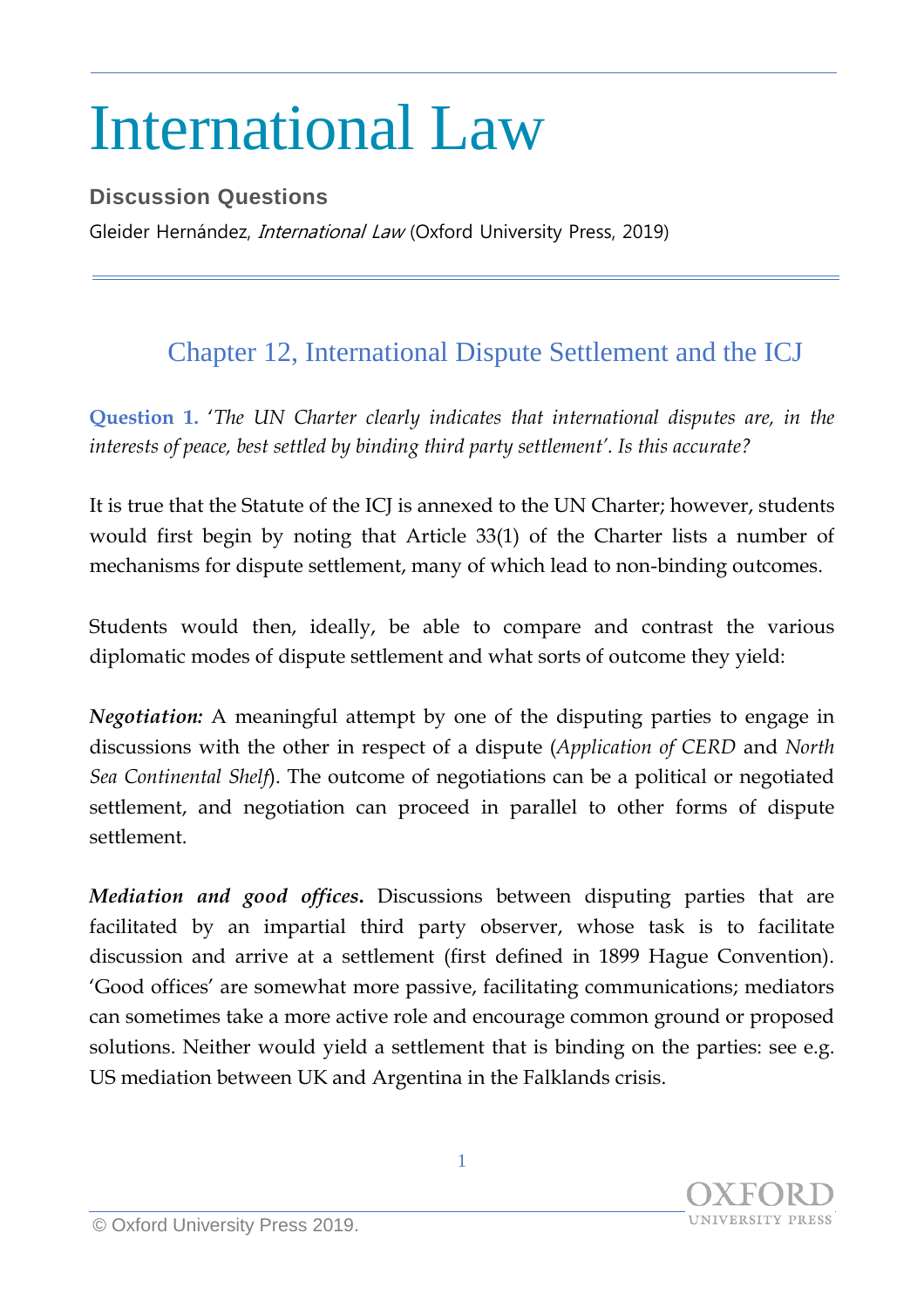*Inquiry***.** An attempt by a third party to establish a factual record that will be used by disputing parties in subsequent negotiations. Commissions of inquiry are also proposed in the 1899 Hague Convention. Such determinations of fact *might* be binding if agreed in advance, but the outcome is not predetermined and may take the form of any of the other modes of international dispute settlement. See e.g. UNCC in relation to Iraq or the IICI proposed for Syria.

*Conciliation***.** A third party will investigate a dispute and listen to the parties; it will begin to resemble an arbitral or adjudicative proceeding, except for one important point: the final proposal of a conciliator is non-binding and the parties can do what they wish. A highlighted conciliation in the book is that concerning Jan Mayen Island between Iceland and Norway, which served as the basis for a negotiated treaty.

The best answers will consider the criteria for each method and which overriding principles might apply; and what obligations or duties have been recognised in relation to each mode of dispute settlement. The key point would be to understand and appreciate the differences between each mode of dispute settlement.

**Question 2.** '*After the ICJ came into existence, the Permanent Court of Arbitration became obsolete; it should be abolished.' Give a reasoned response to this statement.*

The response an individual student will offer will depend on their views on arbitration and adjudication generally, and on their knowledge of the PCA. First, students could consider the purpose of establishing the PCA in 1907 and looking at the 1907 Hague Convention. Though the PCA is 'permanent', it is not a standing court but instead a roster of arbitrators that are on 'offer' to States. They may choose the arbitrators and shape the procedure of the tribunal, and ultimately, the jurisdiction of PCA tribunals depends on the consent of the parties.

In this respect, arbitration was seen as less judicial and it is true that the ICJ has enjoyed more visibility and respect because of fixed rules of procedure, a long legacy of continuous judgments dating from the time of the PCIJ. Students arguing in favour of abolition (or in favour of adjudication) might wish to point out how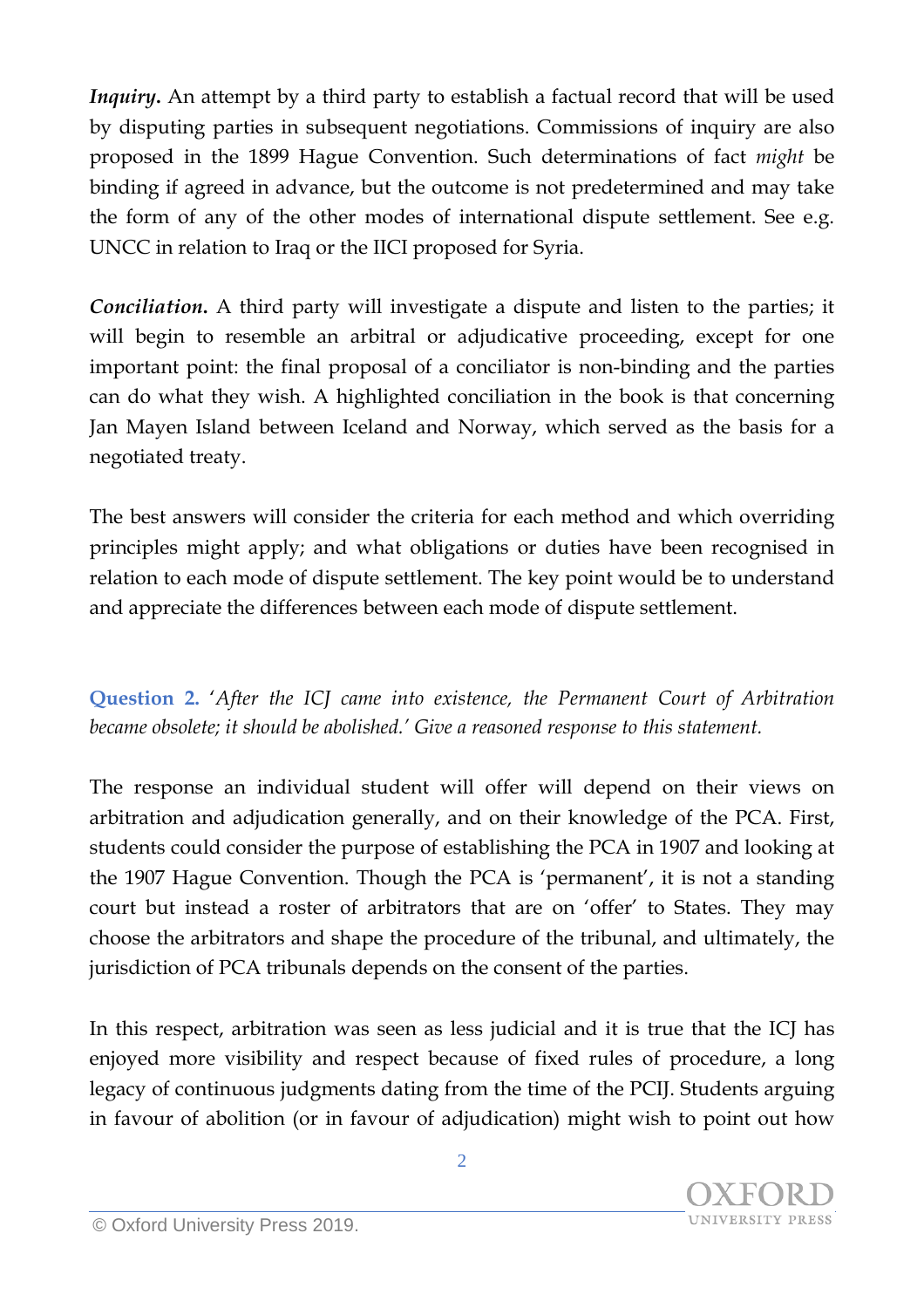consistent procedures can yield a more consistent development of the law; the fact that PCIJ/ICJ judgments are always published and consistently apply the same international legal rules; and perhaps how the fixed composition of judges represent a diversity of States and all major regions of the world.

Students who take a decision in favour of arbitration might wish to point out, however, that it is this control over procedure that has proved attractive to States. Though consent to arbitration by States remains required, arbitral awards are of the same binding force as judicial decisions. In fact the control over the procedure, applicable law and selection of judges might influence certain States in favour of arbitration. Moreover, arbitral tribunals can hear disputes between States and non-State actors such as investors or international organisations, whereas the ICJ is limited to States only.

Finally, the most complete answers in this respect might wish to point out the upsurge in arbitral activity over the last years, especially in relation to highly sensitive political disputes (e.g. the Ethiopia-Eritrea Boundary Commission) in addition to more routine matters (e.g. *Iron Rhine*).

**Question 3.** *'The "Optional Clause" is no more than window-dressing, as States can essentially exclude any dispute from the jurisdiction of the Court with the appropriate reservations.' Do you agree?*

Students are invited in this exam question to demonstrate both their understanding of the 'Optional Clause' system as well as its possible limitations. Recall first that the Optional Clause was an 'opt in' system: not all parties to the ICJ Statute accept the compulsory jurisdiction of the Court. States then make an optional declaration under Article 36(2) (called the Optional Clause) through which they accept the jurisdiction of the Court as compulsory in relation to disputes. Optional Clause declarations are unilateral acts, but are subject to the principle of *reciprocity* insofar as disputes can only be heard by the Court when all disputing States have expressed their consent in relation to that category of dispute (*Norwegian Loans*). States can exclude disputes on a wide range of issues; for example, with certain categories of States (e.g. the 'Commonwealth reservation' or the NATO